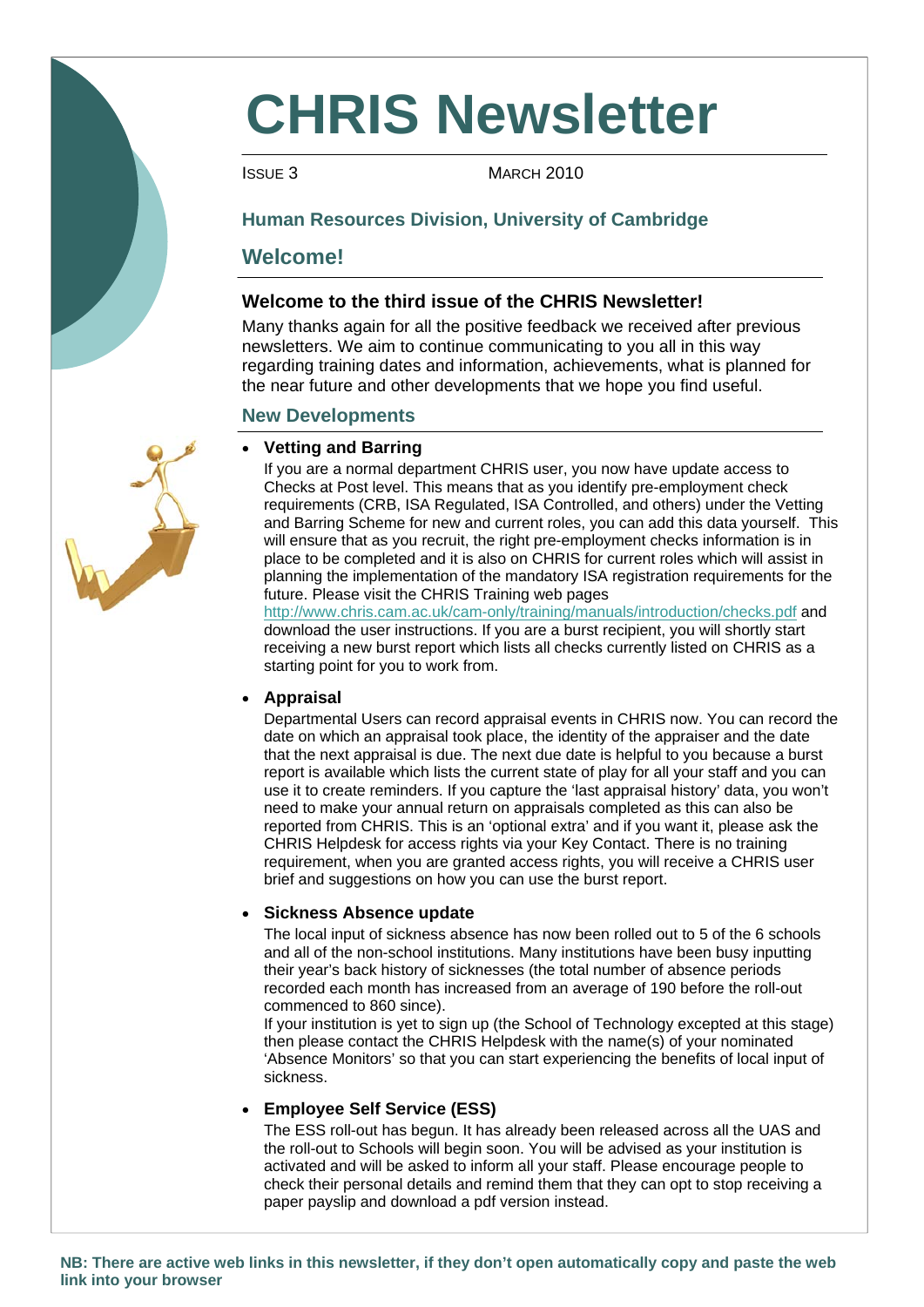# **Recruitment Business Process Improvements**

From 4 May 2010 significant improvements will be made to the way we handle:

- **Leavers**
- New Appointments
- Pre-employment Compliance Checks

Indi Seehra wrote to Heads of Institutions and Chairs of Schools on 17 March 2010 to advise them of these changes and this notice provides further information. This is the first of several significant steps towards the full deployment of Web Recruitment on CHRIS.

A more extended explanation of these improvements is available here

http://www.admin.cam.ac.uk/cam-only/offices/hr/recruitment/project/

#### **Leavers**

From 4 May 2010, departments must enter data into CHRIS for leavers, rather than return the CHRIS/ 40 leaver form to HR. This applies to all people leaving the University's employment and reduces the likelihood of overpayment. It will also apply to studentships.

#### **New Appointments**

When RAS has been used to advertise jobs, you will also be able to enter your preferred candidate and offer details directly into CHRIS. This change will apply to all jobs advertised for the first time in May and reduces the extent of the CHRIS/10 form considerably.

#### **Pre-employment Compliance Checks**

The changes in process will allow us to carry out legally required pre-employment checks in a more certain way and mean that we cannot create a contract of employment until we have completed legally required pre-employment checks.

#### **RAS Implications**

Because not all RAS users are also CHRIS users, we will be writing separately to RAS users about this (and apologies if you get both communications).

#### **Training**

You will need to come for training before this new functionality in CHRIS is available to you.

#### **Course Dates**

Please help us prioritise this training sensibly: if it is likely that you will be handling leavers or new adverts in RAS early in May, get trained in April, see 6 dates below (otherwise book in May, a further 7 dates can be found on the CHRIS Training website

http://www.chris.cam.ac.uk/cam-only/training/dates.html). Bookings for this training, need authorisation from your CHRIS key contact, in the usual way.

| Date       | <b>Time</b>     | <b>Venue</b>                                        |
|------------|-----------------|-----------------------------------------------------|
| 20/04/2010 | $13:00 - 17:00$ | CHRIS Training Room F59, Greenwich House            |
| 21/04/2010 | $09:30 - 13:30$ | CHRIS Training Room F59, Greenwich House            |
| 22/04/2010 | $13:00 - 17:00$ | CHRIS Training Room F59, Greenwich House            |
| 23/04/2010 | $09:30 - 13:30$ | CHRIS Training Room F59, Greenwich House            |
| 28/04/2010 | $13:00 - 17:00$ | Titan Teaching Room 1, University Computing Service |
| 29/04/2010 | $13:00 - 17:00$ | CHRIS Training Room F59, Greenwich House            |



**NB: There are active web links in this newsletter, if they don't open automatically copy and paste the web link into your browser**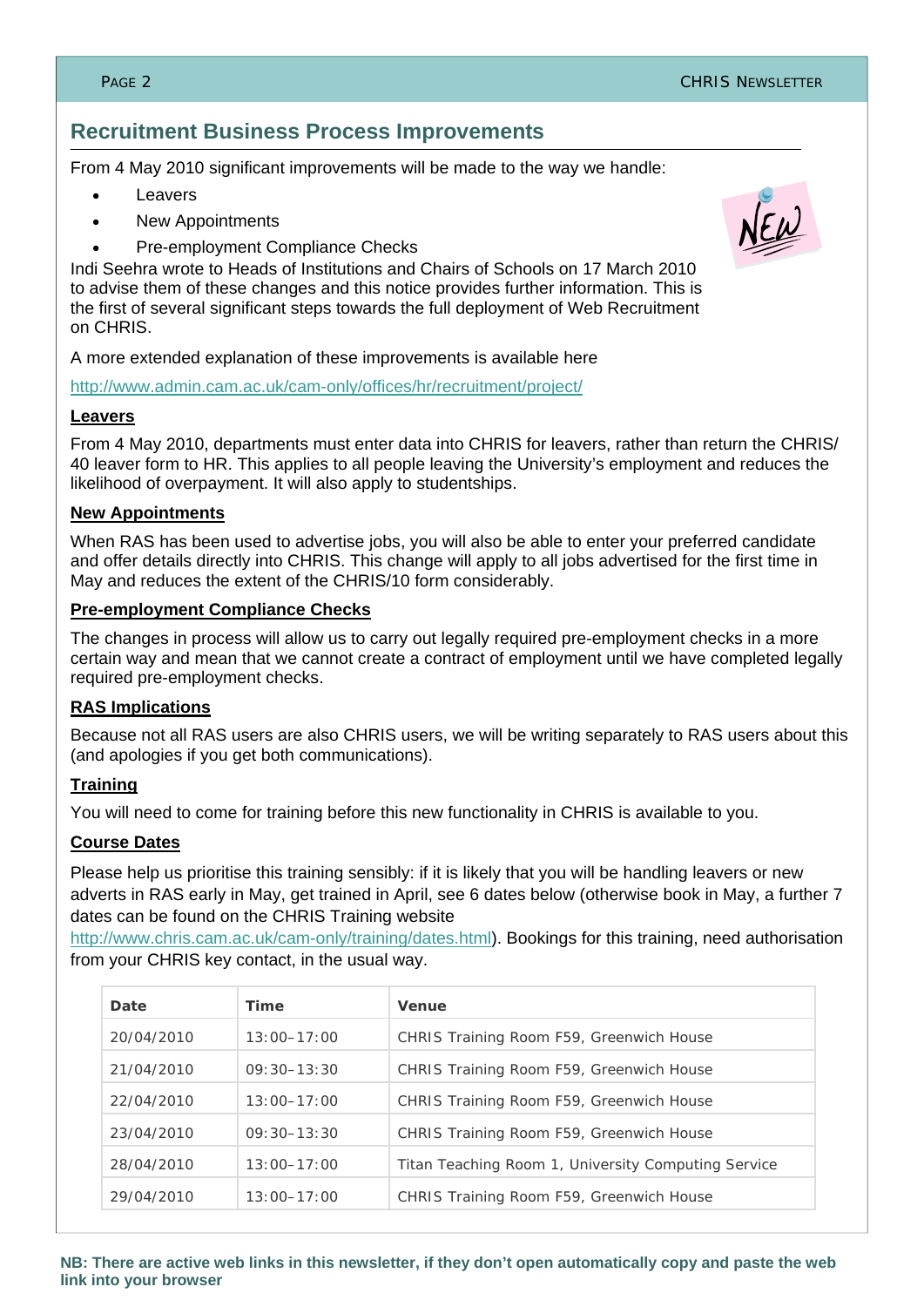If you require a list of all staff in your department on a specific date, you need to do an advanced search on People, entering in the date required in the effective date field. You then need to select from the drop down list 'Organisation Unit' and enter in your full department name, then click search. This will bring up a list of all current staff in your department on the effective date entered. If you would like to export this list to excel, ensure that you select the For Export option.



# **CHRIS Training course dates for March 2010 - June 2010**





Requests for training must be authorised by a CHRIS key contact in your department. To book a place please go to the training section at www.chris.cam.ac.uk and complete the online registration form.

Recently many current CHRIS users have attended one of these courses as a refresher session and have found it extremely useful. If you would benefit from attending one of these training courses again then please book a place.

# **Working Patterns**



Does your institution have any employees on non-standard working patterns? You may have some staff who work, say, three days one week and two days the next. If so, providing the pattern is fixed and repeats itself, CHRIS can hold the pattern (we have recently set up a 12-week repeating pattern for the Fitzwilliam Museum). This ensures that absence periods are calculated correctly, and mid-month starters and leavers are paid correctly.

If you have a non-standard pattern that you would like to be held on CHRIS then please contact the CHRIS Helpdesk with details.